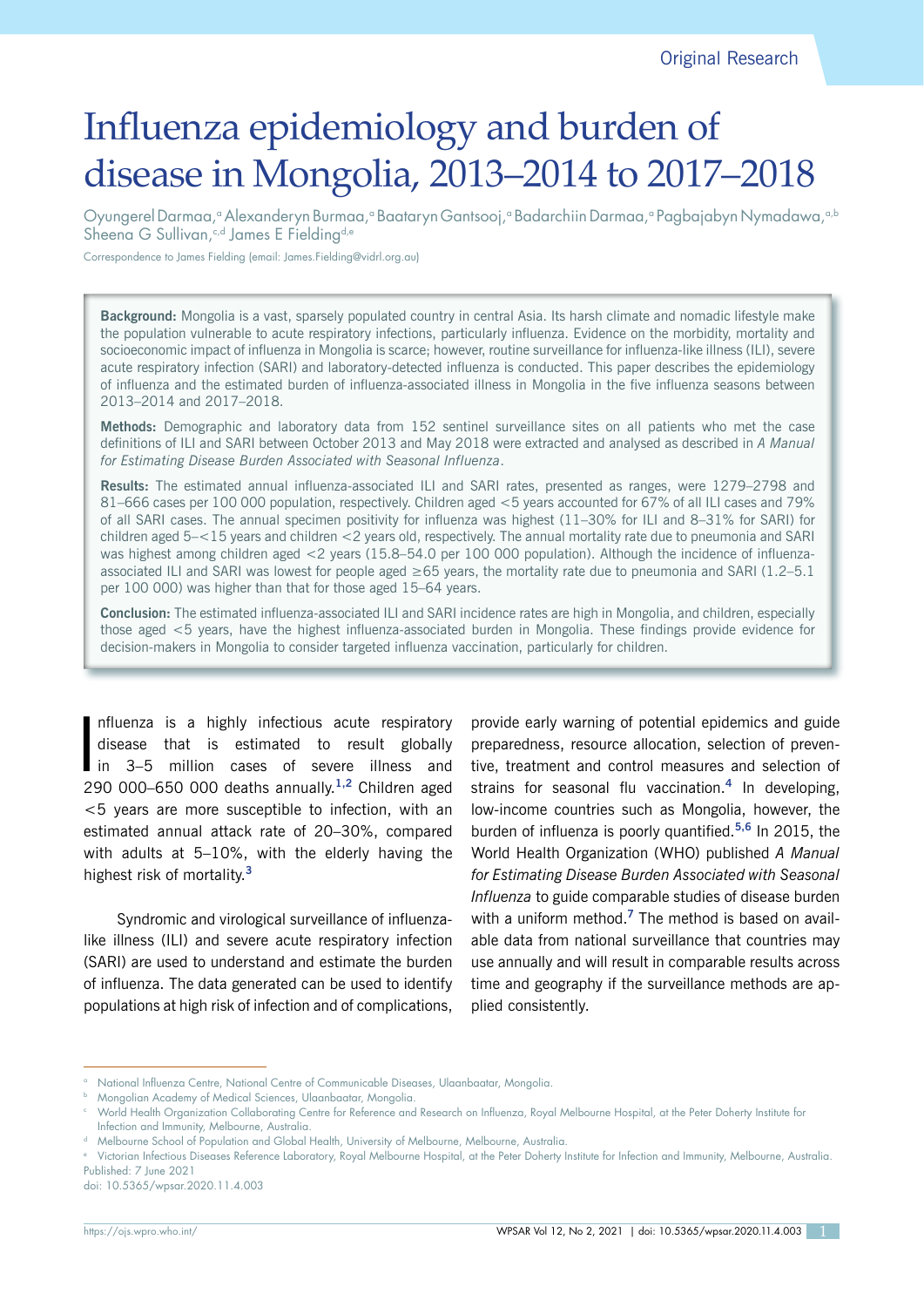Mongolia is a landlocked country in east and central Asia. The population of about 3 million people is relatively young with 65% aged <35 years. Children aged <5 years and people aged >65 years constitute 13% and 4% of the population, respectively.**<sup>8</sup>** The temperature ranges from approximately –30 °C to 40 °C, and the capital, Ulaanbaatar, in which nearly half the population resides, is considered the coldest capital city in the world.**<sup>9</sup>** One third of the population resides in rural areas, breeding livestock in nomadic and semi-nomadic pastoralism. The country's harsh climate and nomadic lifestyle make the population vulnerable to acute respiratory infections, particularly influenza.**<sup>10</sup>**

Several studies of sentinel surveillance of ILI and SARI and a cohort study conducted in a district family general practice 130 km east of Ulaanbaatar in 2010–2011 showed that, between 2007–2008 and 2011–2012, children aged  $<$  5 years had the highest incidence, accounted for almost all cases of ILI and SARI and had the highest attack rate of laboratory-confirmed influenza.**11–13** In this study, we sought to further elucidate the burden of influenza in Mongolia. Syndromic and laboratory surveillance data were used to compare morbidity and mortality, and to estimate the disease burden associated with seasonal influenza with the standardized protocol described in the WHO manual, in Mongolia between 2013–2014 and 2017–2018.

## **METHODS**

#### **Health facilities in Mongolia**

Administratively, Mongolia is divided into nine districts in the capital, Ulaanbaatar, and 21 provinces; the provinces are divided into subregions called soums. Outpatients are managed in the capital districts in 218 family health centres and in the provinces and soums in 296 soum health centres. Data on ILI are collected from all outpatient sites in the country and reported weekly to the nine district health departments in the capital and 21 provincial health departments and then forwarded to the National Centre for Communicable Diseases (NCCD). The data collected and reported to the flu information system [\(www.flu.mn](http://www.flu.mn)) consisted of the total number of outpatient visits to family group practices, the total number of ILI cases, the number of clusters, the total number of ambulance calls and the total number of calls due to ILI.

The largest hospitals in the country are general hospitals, regional centres for diagnosis and treatment and specialized hospitals known as reference centres. There are general hospitals in each of the capital districts and in 16 provinces and regional centres for diagnosis and treatment in five provinces. Although all public health facilities participate in influenza surveillance, cases diagnosed and treated in private hospitals are not reported. The proportions of patients treated in public and private facilities were not available.

#### **Sentinel surveillance**

The WHO case definitions of ILI and SARI were used. An ILI case was defined as an acute respiratory infection with measured fever of >38 °C and cough with onset within the previous 10 days.**<sup>4</sup>** A SARI case was defined as an acute respiratory infection with a history of fever or measured fever of >38 °C and cough with onset within the previous 10 days and requiring hospitalization.**<sup>4</sup>**

ILI surveillance with specimen collection has been conducted at 115 sentinel outpatient sites throughout the country (23 in the capital and 92 in the provinces) since 2009. The sites report data on ILI daily. The sampling and testing methods are described under "Specimen collection and testing" below. SARI surveillance has been conducted at 37 hospitals since 2009, of which 16 are provincial general hospitals (located in provincial capital cities), five are regional centres for diagnosis and treatment, nine are district general hospitals in the capital, three are soum hospitals (one in the coldest part of the country, one in the south close to a major border crossing with China and the other in the north close to a major border crossing with the Russian Federation) and four are reference centres (National Centre of Maternal and Child Health, National Cancer Centre, State Hospital Number 3 and the NCCD hospital). The hospitals report data on SARI inpatients once a week. The data collected and reported to the flu information system consisted of the total number of patients at the end of the previous week, the total number of recovered and shifted patients, deaths, total number of newly admitted patients, number of patients at the end of the current week, total number of SARI patients at the end of the previous week, total number of recovered and shifted patients, deaths, total number of newly admitted SARI patients and total number of SARI patients at the end of the current week.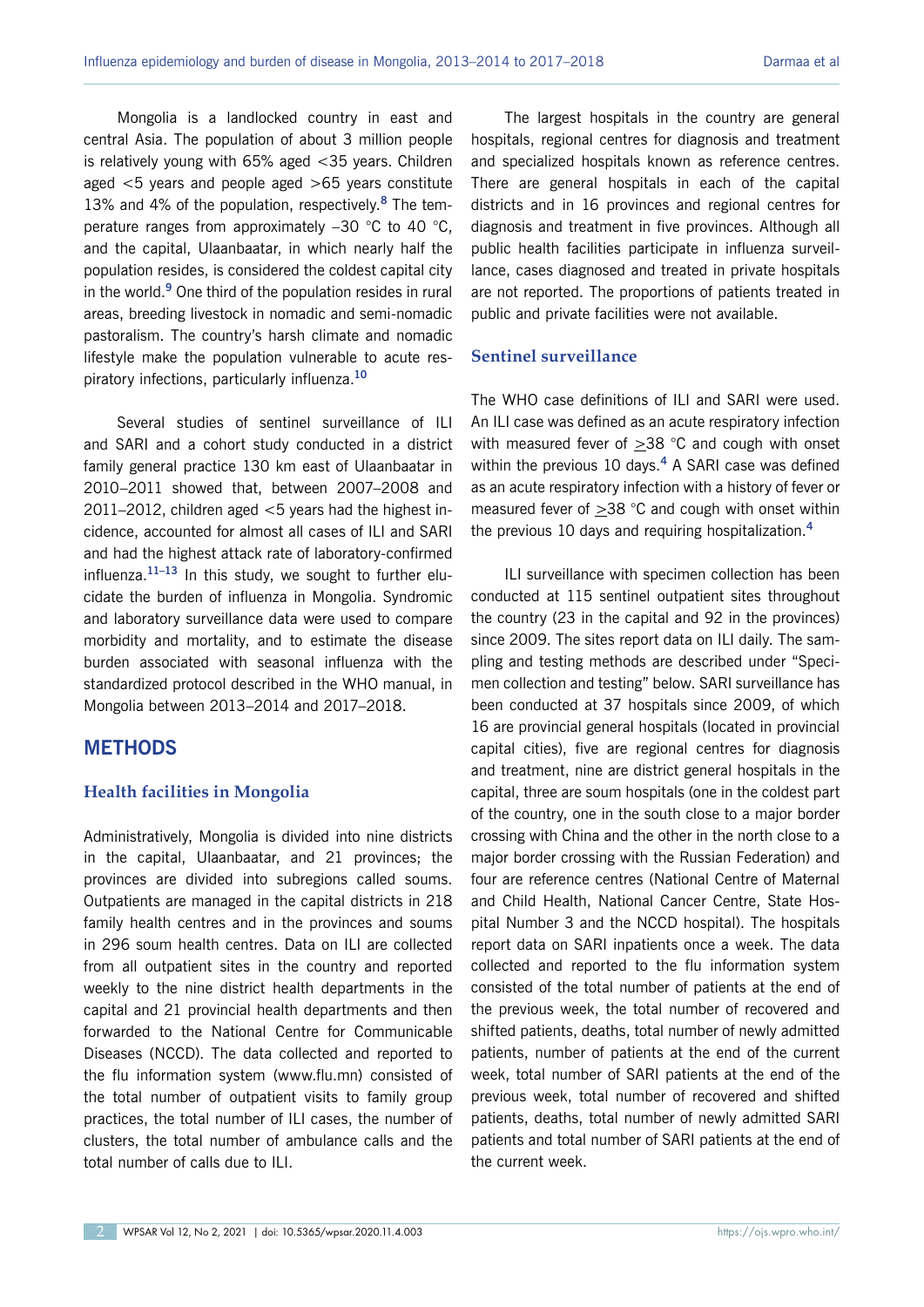## **Specimen collection and testing**

The sentinel surveillance sites are classified into one of two categories according to the frequency of specimen collection. Category I sites ( $n = 78: 61$  outpatient sites and 17 hospitals) collect and send specimens for testing every week, and category II sites ( $n = 74:54$  outpatient sites and 20 hospitals) collect and send specimens for testing only during the influenza season or if an outbreak or cluster is detected at the site.

Physicians at ILI and SARI sentinel sites were asked to collect nasopharyngeal swabs each week from 5–10 patients who met the case definitions within 3 days of disease onset and before treatment. The collected specimens were immediately immersed into sterile tubes containing virus transport medium, stored in refrigerators at the sentinel sites and transported to the Reference Virology Laboratory of the National Influenza Centre at the NCCD or to one of four participating branch laboratories.**<sup>12</sup>** Samples were shipped by car from the central region, by plane from the western and eastern regions and by train from the northern and south-eastern regions. Samples were tested for influenza virus by real-time reverse transcriptase polymerase chain reaction. Virus-positive samples were passaged in MDCK cells for isolation. Genetic sequencing analysis was done for five strains of A(H1N1)pdm09 and eight strains of A(H3N2) by ABI Big Dye terminator v.3.1 Cycle Sequencing and ABI 3130 xl Analyser.

## **Analysis of epidemiological data and burden of disease**

Data from the ILI, SARI and laboratory surveillance systems in the 2013–2014 and 2017–2018 influenza seasons were analysed to elucidate the epidemiology of influenza in Mongolia. As the annual influenza season crosses the new calendar year, seasons were defined as from week 40 of one year to week 39 of the following year. ILI incidence rates were calculated from population data for the whole country and total consultations and for the populations of the capital city districts and provincial capital cities.**<sup>8</sup>** SARI incidence rates were calculated from total hospitalizations and the populations of the provincial capitals and the districts of the national capital, representing the catchment populations of the SARI sentinel sites. An influenza season was defined as the period between the date on which the ILI rate crossed the median weekly ILI threshold rate for 2013–2014 to 2017–2018. Laboratory data were analysed by influenza type or subtype and the percentage of specimens tested that were positive for influenza.

These data were used to estimate overall and age-specific (age groups: <2, 2–<5, 5–<15, 15–<50, 50–<65, and ≥65 years) influenza-associated medically attended ILI and SARI incidence rates for each season between 2013–2014 and 2017–2018, as described in WHO's *A Manual for Estimating Disease Burden Associated with Seasonal Influenza*. **10**

Population mortality and case fatality rates were estimated from the ILI and SARI surveillance data collected throughout the season. Influenza-associated mortality and case fatality rates were not estimated, as samples were not taken from all people who died from SARI. Microsoft Excel® 2013 software was used for the data analyses.

## **RESULTS**

Between 2013–2014 and 2017–2018, 2 002 825 patients with ILI and 205 991 with SARI were reported per year (ranges, 371 491–440 389 for ILI and 33 136–50 759 for SARI). The seasonal peak rates were 50–70 ILI cases and 6–10 SARI cases per 10 000 population (**Fig. 1**). The peak rates were highest for both ILI and SARI in the 2016–2017 season, while the lowest peaks were in 2014–2015 and 2013–2014, respectively.

During the five seasons, the number of SARI patients increased, as both a proportion of hospital admissions and incidence rate, while the number of ILI patients decreased as a proportion of consultations and incidence rate (**Table 1**). The 5-year averages were 532.4 ILI cases and 42 SARI cases per 100 000 population.

Seasons started between weeks 40 and 44, but the timing of the peaks (weeks 51 to 9) and the ends (weeks 7 to 22) varied more widely (**Table 1**, **Fig. 1** and **2**). The longest season was that of 2013–2014 (35 weeks), and the shortest was that of 2016–2017 (16 weeks).

Influenza virus was detected in the population in each of the five seasons of 2013–2014 to 2017–2018.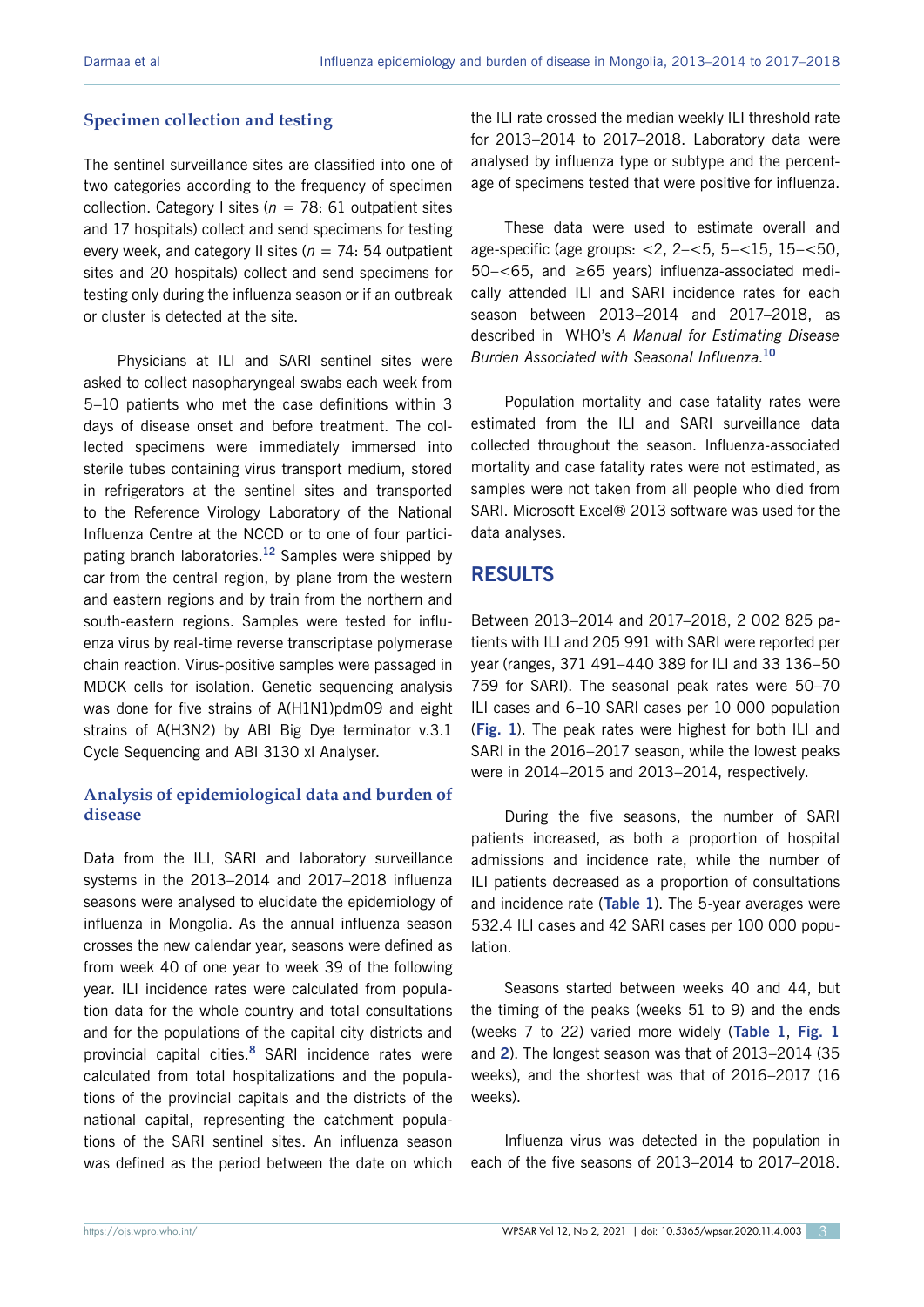

#### Table 1. **ILI consultations and SARI hospitalizations, incidence rates and season characteristics by year, Mongolia, 2013–2014 to 2017–2018**

|                                                     | Influenza season |           |           |              |           |         |  |
|-----------------------------------------------------|------------------|-----------|-----------|--------------|-----------|---------|--|
|                                                     | 2013-2014        | 2014-2015 | 2015-2016 | 2016-2017    | 2017-2018 | average |  |
| ILI cases per total outpatient<br>consultations (%) | 5.7              | 5.2       | 4.7       | 4.5          | 4.4       | 4.9     |  |
| No. of ILI cases per 100 000<br>population          | 15 0 29          | 13732     | 13 102    | 12 145       | 11 690    | 13 106  |  |
| SARI patients among total<br>hospitalizations (%)   | 8.4              | 9.2       | 10.3      | 11.1         | 11.8      | 10.2    |  |
| No. of SARI cases per 100 000<br>population         | 1660             | 1780      | 2079      | 2029         | 2364      | 1990    |  |
| Season onset (week)                                 | 40               | 41        | 42        | 44           | 43        |         |  |
| Season peak (week)                                  | 8                | 51        | 9         | $\mathbf{1}$ | 52        |         |  |
| Season end (week)                                   | 22               | 13        | 19        | 7            | 16        |         |  |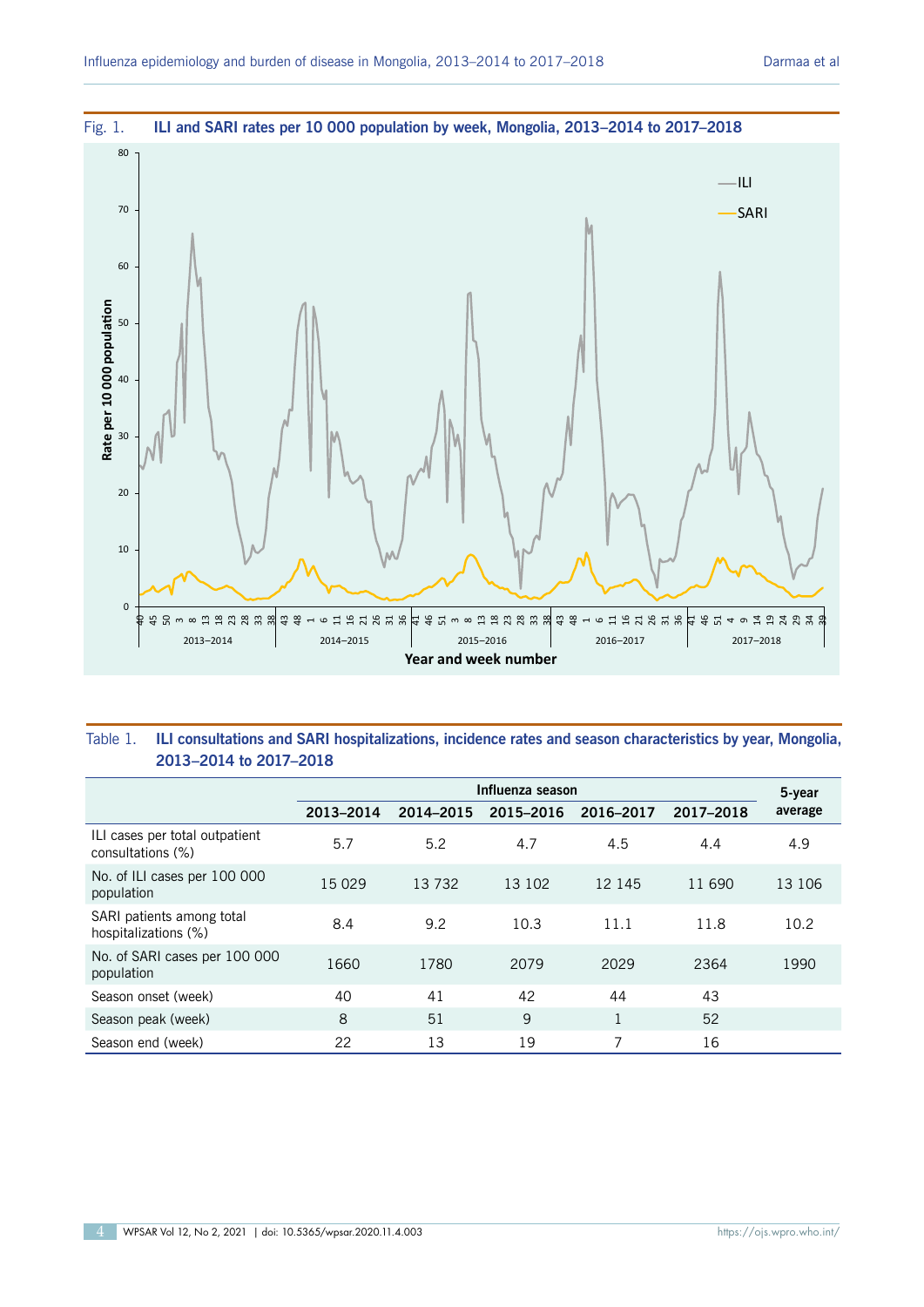

Two seasons (2013–2014 and 2014–2015) started earlier, with most cases detected in weeks 2–17, peaking in weeks 3–11 (**Fig. 3**). Most cases in seasons 2015–2016, 2016–2017 and 2017–2018 were detected in weeks 47–17, with peaks in weeks 51–5. Trends in influenza positivity were similar for ILI and SARI patients. The 2014–2015 and 2016–2017 seasons were dominated by type A(H3N2), while type B co-circulated with type A(H1N1) in 2014–2015 and 2017–2018, with two distinct peaks in each season. All three types or subtypes co-circulated in 2013–2014. The percentage of tests positive for influenza virus was highest for both ILI and SARI patients in 2016–2017; however, over each full year, there was more variation in the percentage of ILI patients positive for influenza (range: 9–19%; lowest in 2014–2015 and highest in 2013–2014) than of SARI patients (range: 8–12%; lowest in 2014–2015 and highest in 2017–2018).

The highest proportions of the population positive for both ILI and SARI from 2013–2017 to 2017–2018 were reported in children aged <5 years (**Tables 2** and **3**). In seasons 2015–2016, 2016–2017 and 2017–2018, for which fewer data were available by age group, the proportions were highest among those aged <2 years. The

proportions of age group-specific ILI generally decreased with age, whereas for SARI, the proportions decreased with age to 50 years and then increased for older age groups.

The estimated annual influenza-associated ILI and SARI rates, presented as ranges, were 1279–2798 and 81–666 cases per 100 000 population, respectively. (**Tables 2** and **3**) The rates were highest for children aged <5 years (especially those aged <2 years) and lowest for people aged 15–<50 years. There was wider variation between the minimum and maximum annual rates of SARI (42%) than for ILI (29%). The annual rates of ILI decreased each year during the study period, while the rates of SARI increased.

The annual mortality rate due to SARI ranged from 1.2 to 3.9 deaths per 100 000 population between 2013–2014 and 2017– 2018. The rate was highest among children aged <5 years, in particular those aged <2 years (15.8–54.0 deaths per 100 000 population in 2015–2016 to 2017– 2018). Annual mortality rates were <1.0 deaths among people aged 5–50 years, increasing to 1.2–5.1 deaths per 100 000 population for those aged ≥65 years (**Table 4**).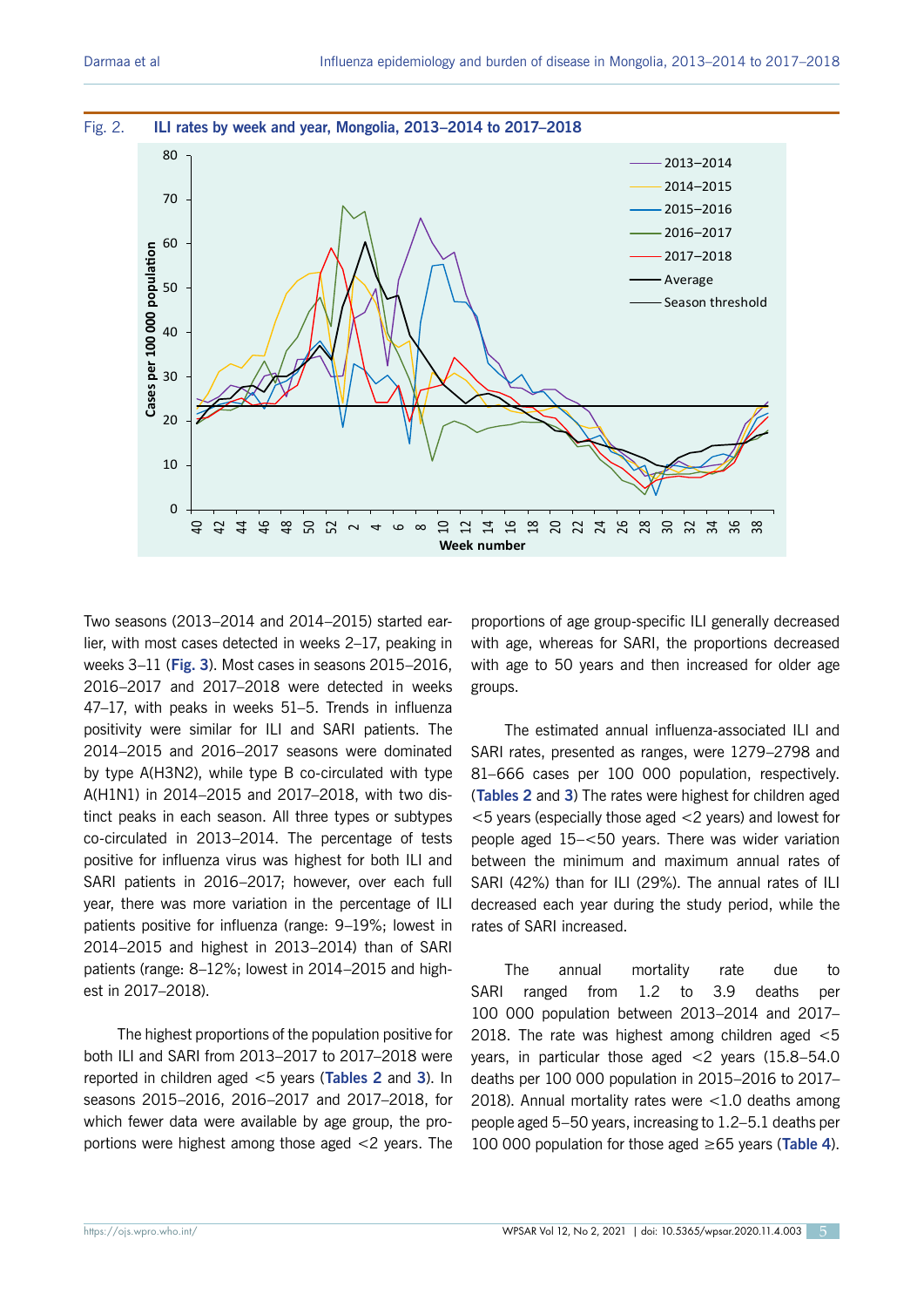

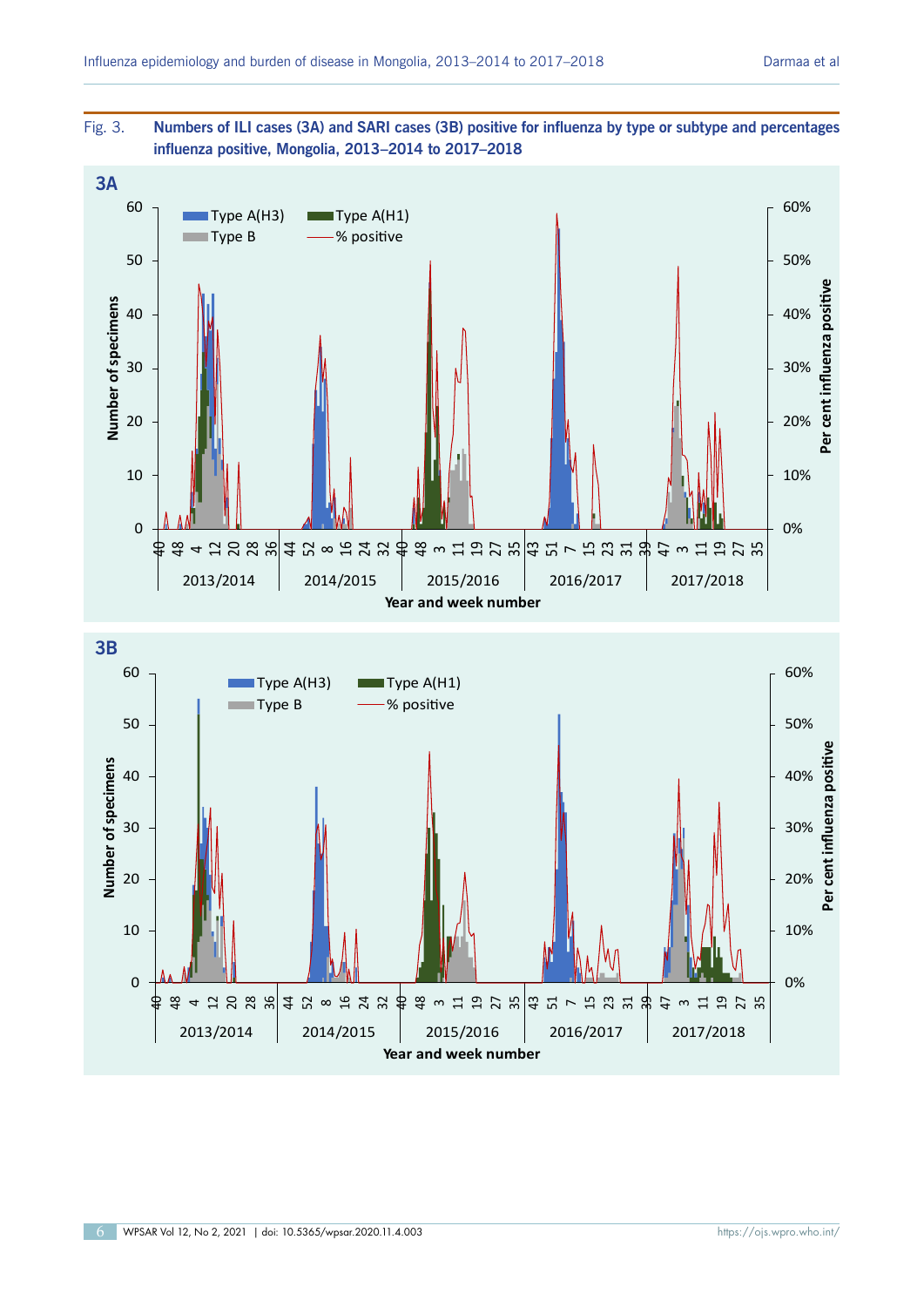|                                                                              | Age group (years)       |                     |                         |                       |                         |                             |                         |                     | <b>Total</b>            |
|------------------------------------------------------------------------------|-------------------------|---------------------|-------------------------|-----------------------|-------------------------|-----------------------------|-------------------------|---------------------|-------------------------|
|                                                                              | $< 2$ *                 | $2 - 5*$            | $<$ 5                   | $5 - < 15$            | $15 - 50$               | $\geq 50$                   | $50 - < 65*$            | $\geq 65*$          |                         |
| Total<br>outpatient<br>consultations                                         | 1 228 239-<br>1 354 384 | 765 072-<br>804 931 | 1 955 342-<br>2 180 652 | 877 738-<br>1 086 993 | 2 632 829-<br>3 666 852 | 1 7 14 8 6 8 -<br>2 135 206 | 1 117 744-<br>1 322 442 | 721 168-<br>812 764 | 7 734 051-<br>8 502 958 |
| ILI cases                                                                    | 148 950-<br>174 258     | 100 979-<br>104 964 | 249 929-<br>285 412     | 71 670-<br>101 315    | $34472-$<br>41 3 64     | $9867 -$<br>18 26 1         | 6170-7792               | $3727-$<br>4133     | $371491-$<br>440 389    |
| ILI cases per<br>100 000<br>population                                       | $96575 -$<br>108 028    | 42 118-<br>46 535   | 63 436-<br>87 486       | 13 097-<br>20 981     | 2007-2411               | 2208-4430                   | 1852-2108               | 3239-<br>3368       | $11690-$<br>15 0 29     |
| ILI cases<br>sampled                                                         | 488-638                 | 495-651             | 667-1289                | 295-736               | 230-417                 | 76-380                      | $55 - 68$               | $17 - 32$           | 1615-2447               |
| % specimens<br>influenza<br>positive                                         | $10 - 13$               | $14 - 18$           | $6 - 15$                | $11 - 30$             | $9 - 19$                | $9 - 24$                    | $9 - 25$                | $10 - 18$           | $9 - 19$                |
| Estimated<br>% total<br>consultations<br>for influenza-<br>associated<br>ILI | $1.3 - 1.6$             | $1.8 - 2.5$         | $0.8 - 1.9$             | $0.9 - 2.8$           | $0.1 - 0.3$             | $0.0 - 0.1$                 | $0.1 - 0.1$             | $0.0 - 0.1$         | $0.5 - 1.1$             |
| Estimated<br>influenza-as-<br>sociated ILI<br>per 100 000<br>population      | 10 498-<br>13 4 7 6     | 5786-<br>8435       | 4958-<br>10 079         | 1642-<br>6313         | 191-457                 | 203-618                     | 168-500                 | 308-582             | 1279-2798               |

#### Table 2. **Range of annual ILI cases, incidence and per cent influenza positive by age group, 2013–2014 to 2017–2018**

\* For seasons 2015–2016, 2016–2017 and 2017–2018 only

#### Table 3. **Range of annual SARI cases, incidence and per cent influenza positive by age group, 2013–2014 to 2017–2018**

|                                                                            | Age group (years) |                    |                     |                   |                     |                     |                   |                   |                     |
|----------------------------------------------------------------------------|-------------------|--------------------|---------------------|-------------------|---------------------|---------------------|-------------------|-------------------|---------------------|
|                                                                            | $<$ 2*            | $2 - 5*$           | $<$ 5               | $5 - < 15$        | $15 - 50$           | $\geq 50$           | $50 - < 65*$      | $\geq 65*$        | <b>Total</b>        |
| Total<br>admissions                                                        | 54 095-<br>66 759 | 20 389-<br>28 077  | 72 470-<br>87 148   | 20 209-<br>49 594 | 154 586-<br>204 850 | 105 027-<br>122 039 | 62 124-<br>69 403 | 41 738-<br>52 636 | 384 711-<br>432 053 |
| <b>SARI</b> cases                                                          | 25 018-<br>27 392 | $9724 -$<br>12,640 | 26 476-<br>40 032   | $3003 -$<br>6103  | $1391 -$<br>2,654   | $1043-$<br>1961     | 758-1034          | 621-927           | 33 136-<br>50 750   |
| SARI cases per<br>100 000<br>population                                    | 23 315-<br>26 197 | 6359-<br>7777      | 12 2 26 -<br>14 988 | 894-<br>1569      | 120-228             | 344-588             | 336-413           | $781 -$<br>1114   | 1567-2,356          |
| <b>SARI</b> cases<br>sampled                                               | 756-804           | 434-563            | 1190-<br>1725       | 124-209           | 66-337              | $17 - 119$          | $13 - 51$         | $4 - 25$          | 1397-2390           |
| % specimens<br>influenza positive                                          | $8 - 31$          | $11 - 30$          | $4 - 30$            | $12 - 22$         | $4 - 17$            | $4 - 21$            | $8 - 16$          | $5 - 50$          | $5 - 28$            |
| Estimated % total<br>hospitalizations for<br>influenza-<br>associated SARI | $3.3 - 15.5$      | $4.9 - 13.4$       | $1.5 - 14.8$        | $1.2 - 4.0$       | $0.0 - 0.2$         | $0.0 - 0.3$         | $0.1 - 0.2$       | $0.5 - 0.9$       | $0.5 - 3.3$         |
| Estimated<br>influenza-<br>associated SARI<br>per 100 000<br>population    | 1798-<br>8039     | $697 -$<br>2311    | $530 -$<br>4547     | 103-316           | $8 - 23$            | $14 - 104$          | $32 - 57$         | 65-557            | 81-666              |

\* For seasons 2015–2016, 2016–2017 and 2017–2018 only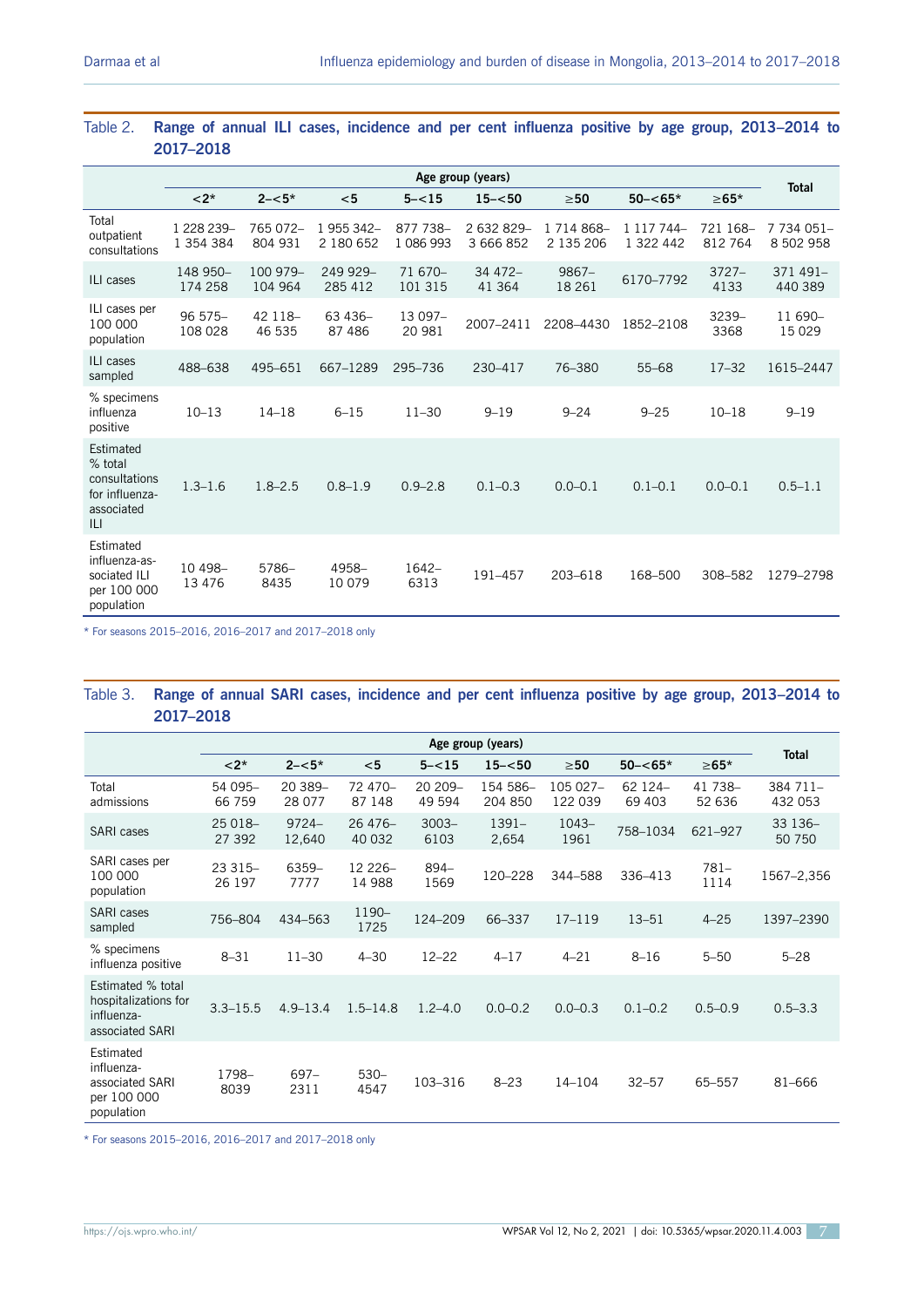#### **DISCUSSION**

In this first study of the influenza burden in Mongolia, estimated with WHO's *A Manual for Estimating Disease Burden Associated with Seasonal Influenza*, **<sup>7</sup>** the burden of influenza-associated ILI and SARI was highest among children aged <5 years, especially among those aged <2 years, consistent with a study conducted with the same methods on the epidemiology and impact of influenza in Mongolia between 2007 and 2012.**<sup>13</sup>** The estimated annual influenza-associated ILI and SARI rates, presented as ranges, were 1279–2798 and 81–666 cases per 100 000 population, respectively; the rates in children aged <5 years were 4958–10 079 and 530–4547 per 100 000 population, respectively. These rates are higher than those in other published studies of influenza in low- and middle-income countries (LMICs), as classified by The World Bank.**<sup>14</sup>** For example, the influenza-associated SARI rates per 100 000 population for all ages and for children aged <5 years, respectively, were: 115–142 and 2021–2349 in China;**<sup>15</sup>** 13–19 and 82–114 in Indonesia;**<sup>16</sup>** 21–82 and 147–469 (in children aged <2 years) in Kenya;**<sup>17</sup>** and 43.9 and 187.7 in Zambia.**<sup>18</sup>** The studies should be compared cautiously, as the same (WHO) SARI case definition was used only in Indonesia and Kenya, and the rates were from a relatively small number of hospitals and extrapolated to provincial or national levels.

The outcomes of influenza may be more severe in LMICs than in high-income countries, particularly in pregnant women, people living with HIV/AIDS and children aged  $\leq$ 5 years,<sup>19</sup> contributing to a disproportionate proportion of the global burden of influenza.**<sup>6</sup>** There are several possible explanations for the very high rates observed in Mongolia. The extreme winter results in increased occupation of indoor spaces and may reduce immunity in some population groups. Increased population mixing also occurs in winter during public holidays, particularly the Lunar New Year and the beginning of the school year. Smoke and pollution caused by burning coal may exacerbate respiratory conditions and increase vulnerability to influenza infection.

The wide range of annual estimates of influenzaassociated SARI in particular is partly driven by the marked, consistent increase in annual SARI rates over the 5-year study period. The reason for this increase has not been established, but hospitals may have changed the diagnostic and admission criteria for SARI to maximize government assistance payments for admitted SARI cases.

Only limited quantities of influenza vaccine are available in Mongolia, provided by the Government and the Partnership for Influenza Vaccine Introduction programme (https://pivipartners.org/). The Government subsidized influenza vaccination for health-care workers and staff in emergency agencies following the influenza A(H1N1)pdm09 pandemic in 2009, but vaccination remains voluntary and requires payment by other groups, so that very few people are vaccinated each year. The high influenza-associated ILI and SARI burden and mortality from pneumonia and SARI in children indicate that a vaccination programme for children could have an enormous impact on the burden of influenza in Mongolia. It would require considerable funding and resources in view of the high proportion of youth in the population. This population structure is common in developing countries, where 99% of deaths attributable to influenza-associated acute lower respiratory infection deaths in children aged <5 years occur.**<sup>20</sup>**

In the five influenza seasons between 2013–2014 and 2017–2018, ILI and SARI activity in Mongolia usually started in October and peaked during the coldest period of the year between late December and February. As measured by the percentage of samples from ILI and SARI patients who tested positive for influenza, the highest seasonal load was in 2016–2017 and the lowest in 2014–2015. In the 2015–2016 and 2017–2018 seasons, distinct secondary peaks were seen, associated with other influenza types and subtypes that dominated later in the seasons. The subtype distribution was consistent in the ILI and SARI surveillance systems each year, influenza A(H3) being the predominant circulating subtype in 2014–2015.

The timing and distributions of type and subtype in each of the five influenza seasons varied during the surveillance period and were not always consistent with observations from other regions of the northern hemisphere. Between 2013–2014 and 2016–2017, the subtype distribution in Mongolia was similar to those of North America and of north and east Asia (particularly China, Japan and the Republic of Korea) in each of the four seasons and to that of Europe in three seasons;**21–24** however, the timing of the seasons was similar to those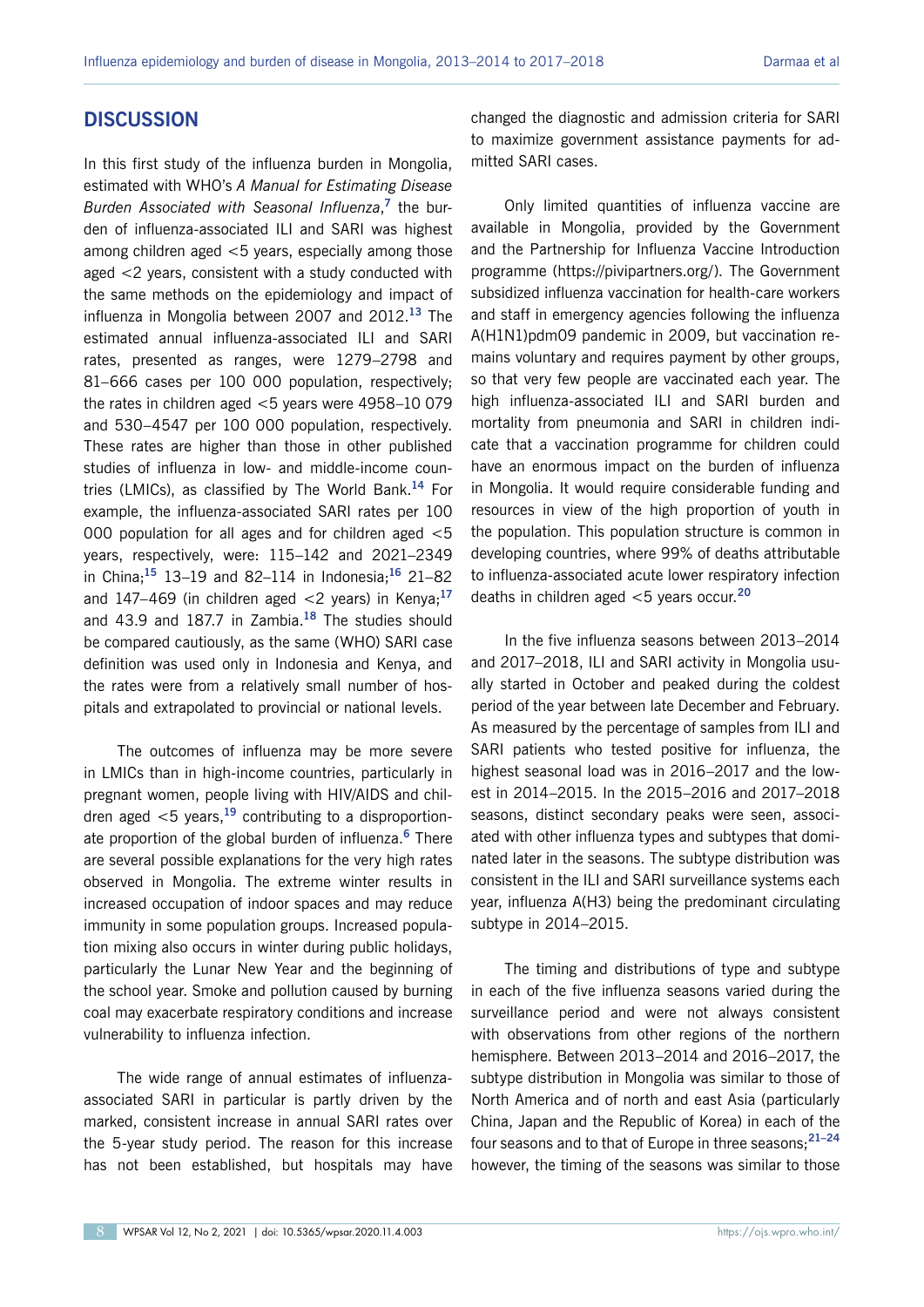| $1900 - 1$                                  |                   |             |              |             |             |             |              |             |              |
|---------------------------------------------|-------------------|-------------|--------------|-------------|-------------|-------------|--------------|-------------|--------------|
|                                             | Age group (years) |             |              |             |             |             |              |             |              |
|                                             | $< 2$ *           | $2 - 5*$    | $<$ 5        | $5 - < 15$  | $15 - 50$   | $\geq 50$   | $50 - < 65*$ | $\ge 65*$   | <b>Total</b> |
| Deaths due to<br><b>SARI</b>                | $17 - 59$         | $4 - 6$     | $21 - 65$    | $1 - 2$     | $0 - 5$     | $1 - 8$     | $1 - 4$      | 1–4         | $25 - 80$    |
| Mortality rate<br>per 100 000<br>population | 15.8–54.0         | $2.5 - 3.9$ | $7.9 - 24.8$ | $0.3 - 0.6$ | $0.0 - 0.4$ | $0.3 - 2.6$ | $0.4 - 1.8$  | $1.2 - 5.1$ | $1.2 - 3.9$  |

Table 4. **Range of annual deaths and rates of mortality due to pneumonia and SARI, 2013–2014 to 2017–2018**

\* For seasons 2015–2016, 2016–2017 and 2017–2018 only

of these regions in only two of the four seasons. In 2017–2018, the timing and subtype distribution best matched that observed in western Europe.**<sup>25</sup>** The difference between the seasonal pattern in Mongolia and those in other countries in north and east Asia and elsewhere in the northern hemisphere highlights the importance of national surveillance in understanding influenza epidemiology and virology in Mongolia.

Our study had several limitations. A high staff workload, limited availability of swab kits, the absence of systematic sampling and the logistical challenges of transporting samples over long distances may have resulted in non-random sampling of ILI and SARI patients. The influenza-associated SARI mortality rate could not be estimated, as not all deaths were confirmed in the laboratory according to surveillance procedures. The positivity rate for influenza virus might have been underestimated due to delayed health care-seeking because of insufficient health literacy and improper use of antibiotics, lengthening the time to presentation to a doctor. Furthermore, reluctance among the elderly to seek health care may have resulted in underestimates of influenza-associated ILI, SARI and mortality rates for this age group. In contrast, SARI rates in the provinces might have been overestimated, as serious cases in soum hospitals are sometimes referred to provincial general hospitals. Lack of more detailed epidemiological and clinical data on cases prevented in-depth analysis of risk factors, such as underlying conditions and geographical distribution.

The estimated incidence of influenza-associated ILI and SARI in Mongolia over five seasons between 2013–2014 and 2017–2018 was higher than that in comparable countries; however, our finding that children under 5 years were the most affected is consistent with regional and global trends. The findings can inform influenza control policies. Targeted vaccination of children would dramatically decrease the burden of influenza in Mongolia. Further improvements to the surveillance system would allow more detailed analysis of risk factors and underlying conditions associated with the severity and economic burden of influenza.

#### *Acknowledgements*

The study team acknowledges the WHO Country Office for its financial support. The WHO Collaborating Centre for Reference and Research on Influenza is supported by the Australian Government Department of Health. Technical advice and support were provided by Dr Stella Van Beers of the Royal Tropical Institute, Amsterdam, Netherlands; Sarah Hamid and Dr Erica Dueger, WHO Regional Office for the Western Pacific; and Dr Evlegsuren and Dr Ariuntuya of the WHO Country Office in Mongolia.

#### **References**

- 1. Iuliano AD, Roguski KM, Chang HH, Muscatello DJ, Palekar R, Tempia S, et al. Estimates of global seasonal influenza-associated respiratory mortality: a modelling study. Lancet. 2018;391(10127):1285–300. doi:10.1016/S0140- 6736(17)33293-2 pmid:29248255
- 2. Paget J, Spreeuwenberg P, Charu V, Taylor RJ, Iuliano AD, Bresee J, et al. Global mortality associated with seasonal influenza epidemics: New burden estimates and predictors from the GLaM-OR Project. J Glob Health. 2019;9(2):020421. doi:10.7189/ jogh.09.020421 pmid:31673337
- 3. Influenza. Geneva: World Health Organization; 2019. Available from: https://www.who.int/biologicals/vaccines/influenza/en/, accessed 10 May 2018.
- 4. Global epidemiological surveillance standards for influenza. Geneva: World Health Organization; 2013. Available from: https:// www.who.int/influenza/resources/documents/influenza\_surveillance\_manual/en/?, accessed 1 December 2013
- 5. Simmerman JM, Uyeki TM. The burden of influenza in east and South-East Asia: a review of the English language literature. Influenza Other Respir Viruses. 2008;2(3):81–92. doi:10.1111/ j.1750-2659.2008.00045.x pmid:19453467